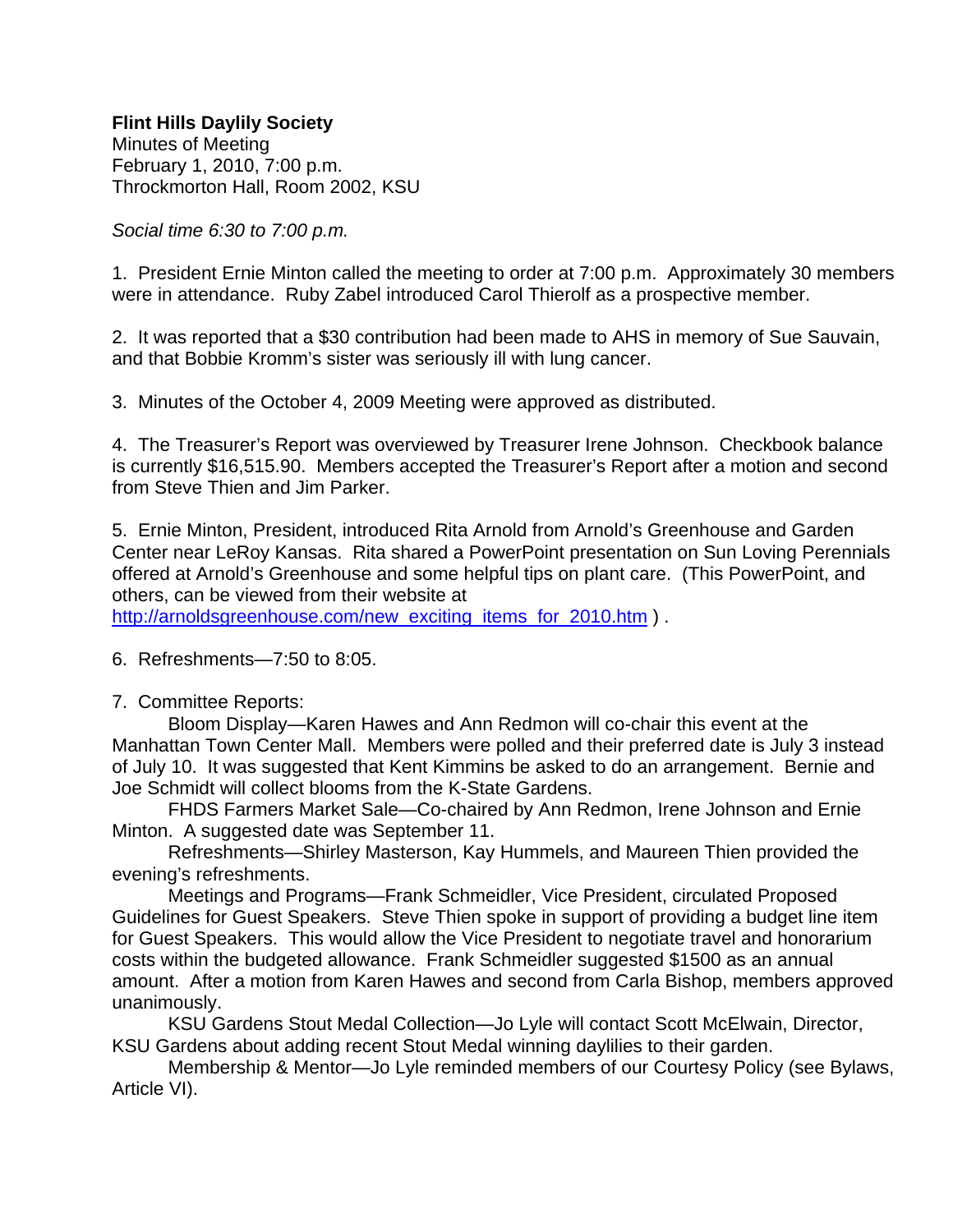Minutes of Meeting February 1, 2010, 7:00 p.m. Page 2 of 2

 Manhattan Area Garden Show—Ernie Minton has reserved booth space for the M.A.G.S. on February 27 and 28. Ernie will contact members closer to the date about volunteering time in the booth.

 Daylily Drawings—Steve Thien reminded members that eligibility for the Club Participation as well as the Hybridizer daylily drawings is based on prior year activities (see Bylaws, Daylily Drawing Eligibility). Steve proposed a more manageable drawing schedule for 2010:

 February-- Regular drawing, with plants distributed in April April—Regular drawing, Club Participation drawing June—Regular drawing, Hybridizer drawing, returned Guest Plants drawing August—Regular drawing

Fall Banquet—Regular drawing, free Daylily Exchange drawing

FHDS Executive Committee interprets the Bylaws to mean that ALL (dues paid) members are individually eligible to win in daylily drawings, regardless of whether another member in their family membership has already won a daylily at that meeting. This prompted a discussion about the practice of offering single and family memberships since this offers little benefit to the Club or to members purchasing Family Memberships. Bernie Schmidt made a motion that effective 2011 Family Membership be discontinued and all memberships be Single. Maureen Thien seconded the motion. Discussion tabled until April meeting.

 Mo-Kan-Ok—Ruby Zabel reported that no article from FHDS appeared in the Winter Edition as it had been submitted in error to the former Mo-Kan-Ok editors.

 Winter Gathering-- To be held in Overland Park, February 12-14. About 100 auction plants will be available.

 Historian—Discussion at the FHDS Executive Committee meeting in January regarding FHDS Historical information (minutes,Yearbooks, etc.) suggested the possibility of using a website to allow access by FHDS members or the general public. Discussion will continue at a future meeting.

 Committees-- If you are interested in serving as a committee co-chairman, please contact that committee chairman. This counts toward eligibility requirements for Club Participation and Hybridizer daylily drawings (see Bylaws).

 AHS Region 11 Meeting in St. Louis—It was suggested that FHDS join with the Salina and Topeka clubs to charter a bus to St. Louis.

## 8. Daylily Drawings:

 Reminder from Steve Thien that guest plants should be potted up and returned at the April or June meetings. Drawings were held for thirteen daylilies, with one unknown designated as Free.

9. Our next meeting will be April 19, 2010. The meeting adjourned at 9:00 p.m.

Respectfully submitted,

Ruby Zabel, Secretary Flint Hills Daylily Society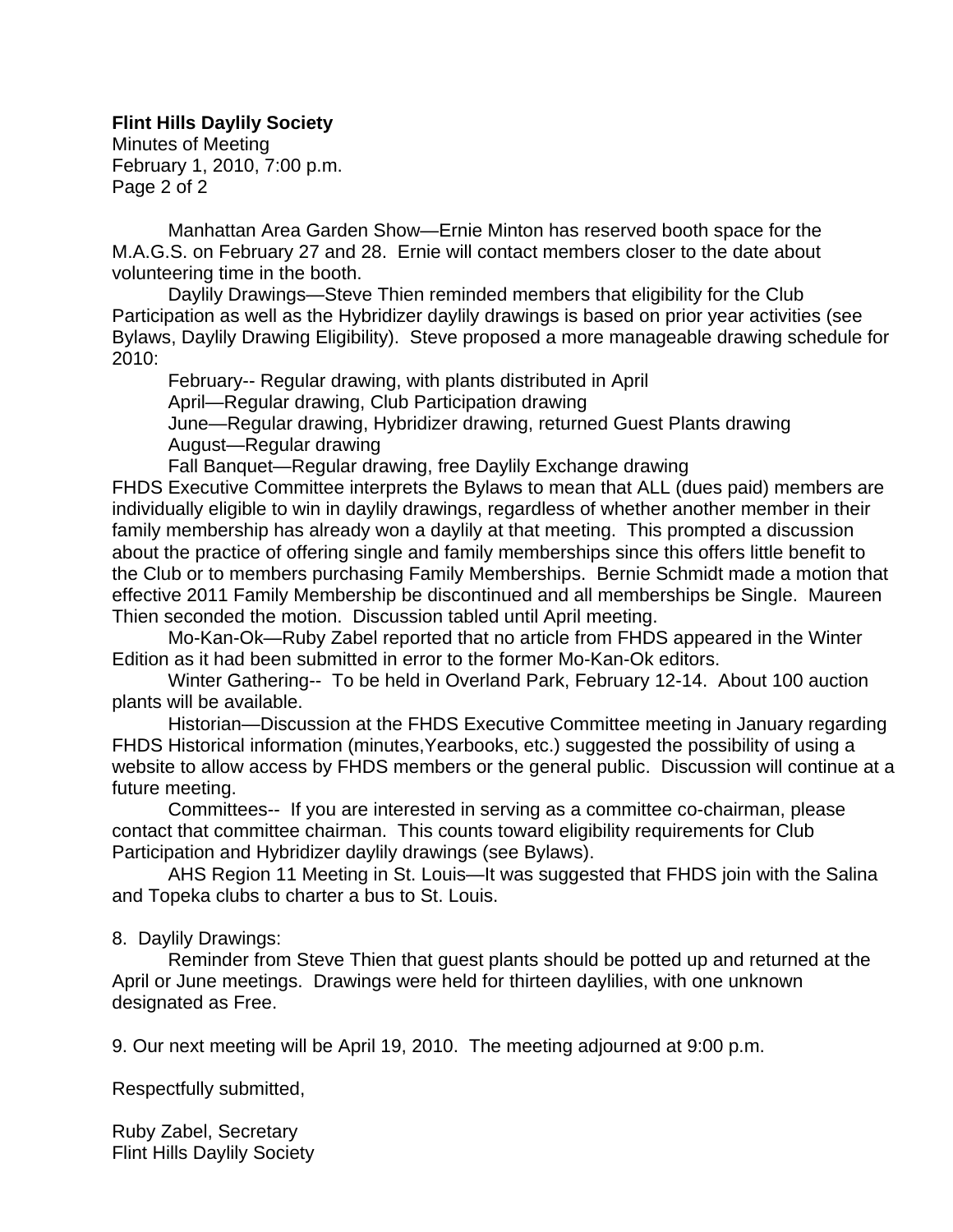Minutes of Meeting April 19, 2010, 7:00 p.m. Throckmorton Hall, Room 2002, KSU

*Social time 6:30 to 7:00 p.m.*

1. President Ernie Minton called the meeting to order at 7:03 p.m. Twenty-eight members sang Happy Birthday to Faye Yoder.

2. Minutes of the February 1, 2010 Meeting were approved as distributed.

3. The Treasurer's Report was overviewed by Treasurer Irene Johnson. Checkbook balance is currently \$16,289.67. Members accepted the Treasurer's Report after a motion and second from Gary McKenzie and Ann Redmon.

## 4. Committee Reports:

 Daylily Bloom Display—Karen Hawes reported that the Daylily Bloom Display at Manhattan Town Center Mall will be held July 3.

 FHDS Farmers Market Sale will be September 11. A host/hostess for the Pre-Sale Potluck will be determined, hopefully, at the June meeting.

 Member's Gardens Tour-- (Reported under New Business after Steve Amy arrived.) Refreshments—Ann Masterson, Gayla Walker, Linda Marston and Bernie Schmidt provided the evening's refreshments.

 Stoneybrook Daylily Bed-- Carla Bishop, Chairman, will solicit help from our membership in the fall to clean and thin the bed.

Membership & Mentor—Jo Lyle sent cards to several members.

 Manhattan Area Garden Show—Ernie Minton expressed his thanks to those members who worked at the FHDS Booth.

 Media Specialist/Librarian—Marian Quinlan reported that the labeler was back and available for checkout.

 Annual Fall Banquet—We are still needing a Committee Chairman. Gary McKenzie suggested that the Banquet be held at the Little Grill Restaurant. He will investigate the facilities and availability.

 Daylily Drawings—Steve Thien reported that tonight's drawings would include the Participation Drawing as well as the regular drawing. He circulated a check-list for eligibility and asked that all members review and document their participation in activities for 2009.

# 5. Old Business:

 KSU Gardens Stout Medal Collection—Jo Lyle spoke with Scott McElwain, Director of KSU Gardens regarding the Stout daylilies and those needed to complete the collection: 1961 Playboy, 1986 Janet Gayle, 2005 Fooled Me, 2006 Ed Brown, 2007 Lavender Blue Baby, 2008 All American Chief, and 2009 Skinwalker. Frank Schmeidler offered to provide both Lavender Blue Baby and Ed Brown. Who? will provide All American Chief? There was a motion from Marian Quinlan and second from Ann Redmon that FHDS purchase Skinwalker. The motion was then amended to include Playboy and Janet Gayle. (Steve Thien will purchase these with FHDS funds.) Motion unanimously approved by members.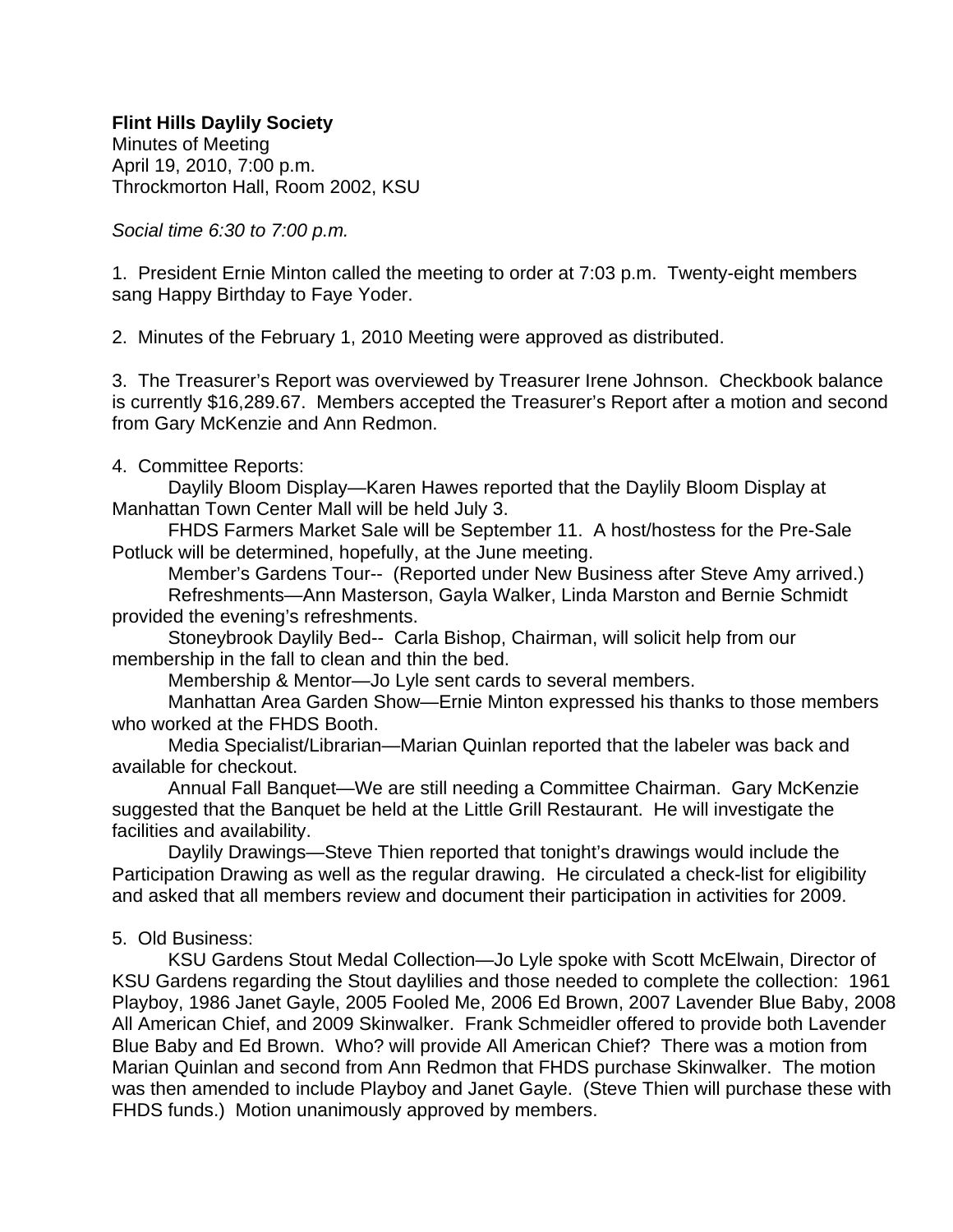Minutes of Meeting April 19, 2010, 7:00 p.m. Page 2 of 2

 Discontinue Family Memberships-- At our February 1, 2010 meeting members tentatively approved discontinuance of Family Memberships effective 2011. There being no further discussion, members unanimously approved this change to our By-Laws, Article III. Finances/Dues (Single Memberships Only), effective 2011.

## 6 New Business:

 Region 11 Bus Transportation-- Wichita AHS members will charter a bus to the Region 11 Summer Meeting in St. Louis. Estimated cost per person will be \$80. Ernie asked members to commit as soon as possible (remove Joe and Bernie Schmitt and Ruby Zabel from preliminary count). Ernie will negotiate for a pickup location in Manhattan, rather than a location off I-70.

 Earlybird Daylilies-- Ernie reminded members that anyone wishing to take advantage of gift certificates from Earlybird Daylilies should consider a composite order to simplify shipping for Robin Calderon. Steve Thien thought that Kay Hummels and Bobbie and Dave Kromm had planned a trip to Garden City. Ernie will contact them about possibly transporting plants back.

 Member Garden Tour—Steve Amy, Chairman, asked for suggested dates. As July 3 and July 10 are already taken for Bloom Display at Town Center Mall and Riley County Master Gardener Tour, the FHDS Member Garden Tour was set for July 17. Steve will contact 2009 Region 11 Tour Garden Hosts first and then fill in as appropriate.

 MoKanOk—Gary McKenzie suggested that we contribute to the MoKanOk Regional Publication. (Minutes of April 2009 show a motion to contribute \$300.) Jo Lyle made a motion to contribute \$500 to MoKanOk and after a second from Gary McKenzie, members approved unanimously.

8. Refreshments—7:50 to 8:05.

9. Steve Thien conducted the regular daylily drawing as well as the Club Participation drawing (grow 3 years, keep 3 fans, then return). Additionally, there were several returned Guest Plants.

10. Our next meeting will be June 7, 2010. The meeting adjourned at 8:40 p.m.

Respectfully submitted,

Ruby Zabel, Secretary Flint Hills Daylily Society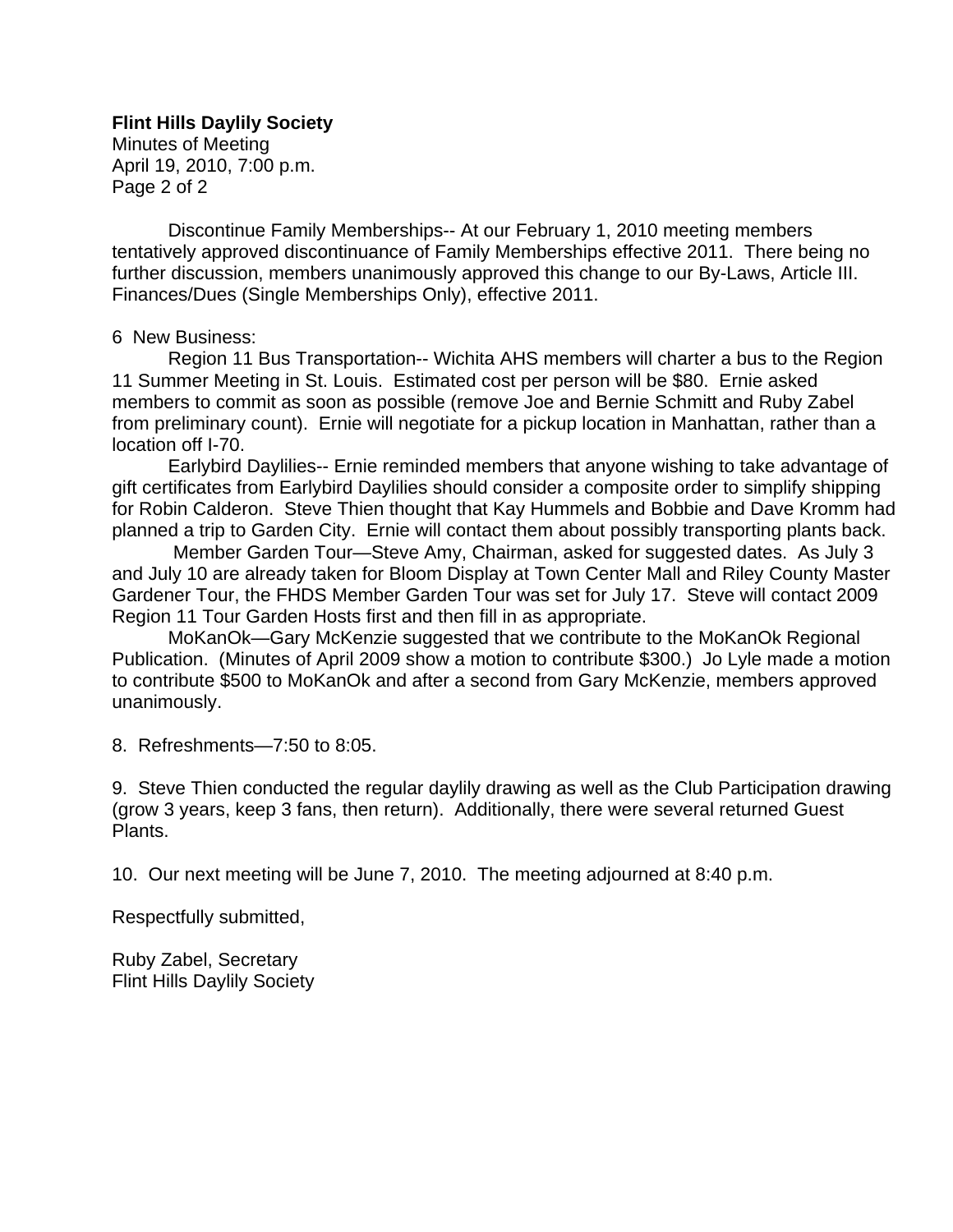## **Flint Hills Daylily Society June 7, 2010 Minutes**

President Ernie Minton called the meeting to order at 7:00 p.m.

Minutes of the April 19, 2010 meeting (attached) were approved as distributed.

Irene Johnson distributed the treasurer's report (attached). The report was approved as distributed.

Karen Hawes reported on the mall bloom show July 3, 2010. Karen circulated sign‐up sheets for delivery of blooms and for assisting with the display.

Steve Amy announced that the Schuler, Parker, Marston and Bishop Gardens will be on the member garden tour, July 17, 2010 (map attached).

Maureen Thien reported that Jeanette Schuler, Rita Musleh, Evelyn Lacy and Jo Lyle provided snacks for the meeting.

Carla Bishop circulated a sign‐up sheet for members to assist with weeding and tending the Stonybrook daylily bed.

Marueen Thien volunteered to lead the planning for the annual banquet and final meeting. Gary McKenzie provided some details as one option for holding the banquet.

Steve Thien reported that FHDS purchased Skinwalker and Janet Gayle, and that Playboy was donated to complete the Stout plants missing from the K‐State Gardens.

Ernie Minton reported briefly on the upcoming regional meeting. A few members will be attending, but only three will be riding the bus from Wichita. The bus will pick FHDS members up in Topeka.

The buying trip to Robin Calderon's garden was discussed, but no decision was made.

Ernie Minton reported on a potential service project brought to the club's attention by Christopher Renner. That project would be to participate in landscaping the Homecare and Hospice property. There was brief discussion, but no decision was made.

Frank Schmeidler introduced regional hybridizer Jerry Mix. Jerry provided the club with a PowerPoint presentation of his hybridizing program.

Following the program, and snacks, Steve Thien led the drawing for plants.

Ernie Minton announced the next meeting would be Monday, August 2, 2010.

The meeting was adjoined at 9:12 p.m. (Recorded by Ernie Minton, President)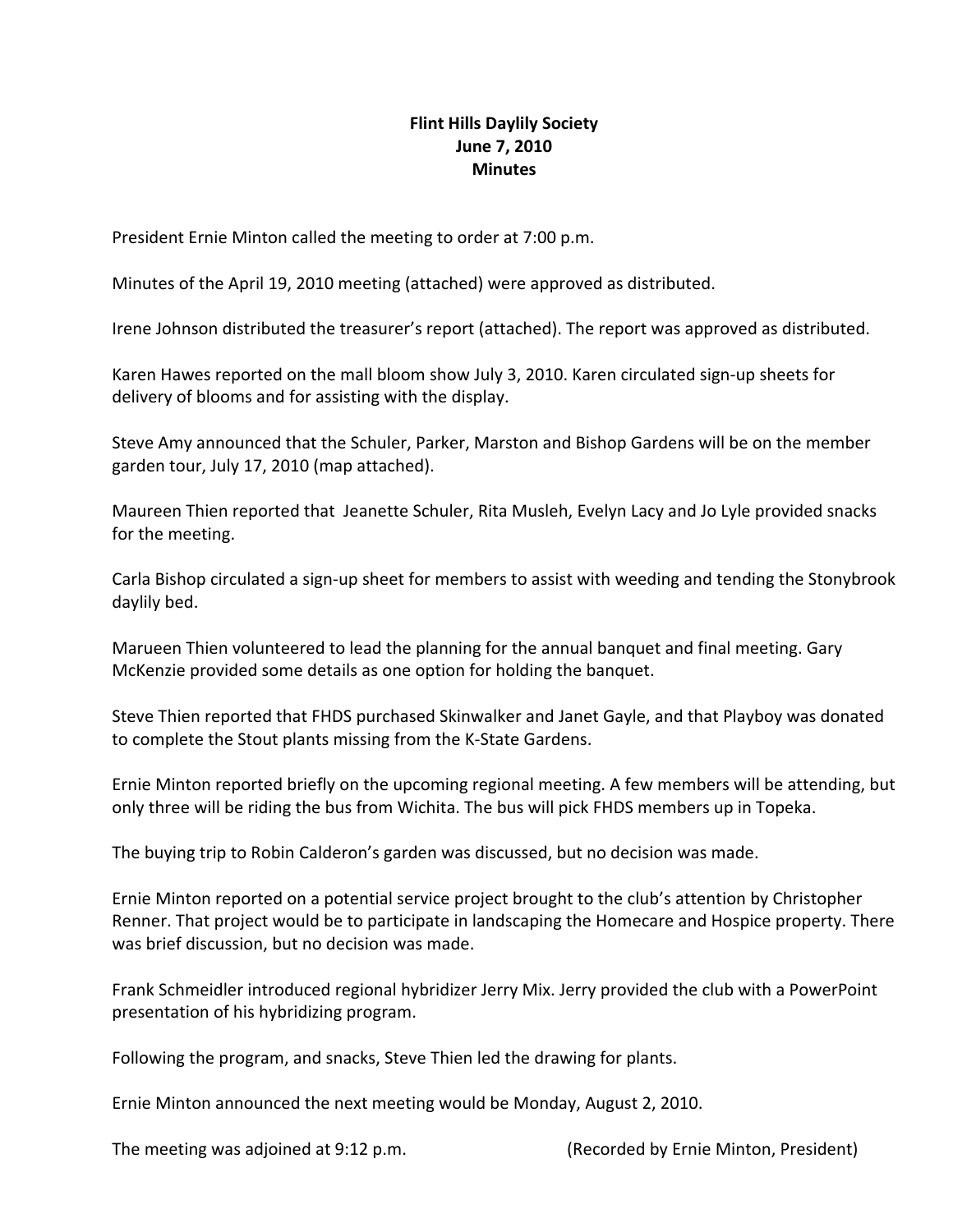# Flint Hills Daylily Society August 2, 2010 **Minutes**

President Ernie Minton called the meeting to order at 7:00 p.m.

Minutes of the June 7, 2010 meeting (attached) were approved as distributed.

Irene Johnson distributed the treasurer's report (attached). The report was approved as distributed.

Ann Redmon, Irene Johnson, Judy Mayberry, Ernie Minton and Linda Marston led the discussion of the upcoming Farmer's Market Sale. The sale is scheduled for September 11, 2010. Washing, cleaning, and tagging of clumps will take place at Ann Redmon's house Wednesday, September 8, noon until dark; Thursday, September 9, 9 a.m. until dark; and Friday, September 10 if needed. The presale potluck will take place at Linda Marston's house. Informational items were distributed to members in attendance and also to the club email distribution list.

Maureen Thien reported Irene Johnson, Ann Redmon, Carla Bishop and Frank Schmeidler provided refreshments for the meeting.

Carla Bishop led the discussion around the ongoing upkeep of the Stonybrook Daylily Bed.

There was lengthy discussion around stepping up efforts to follow-up with contact of new members. New member contact information was forwarded by email to Gary McKenzie who will make individual phone calls. Maureen Thien reported on the fall banquet. The banquet will take place Monday, October 11 at 6:00 p.m., at the First Presbyterian Church, 801 Leavenworth.

Bob Faulkner was scheduled to speak to the club, but had travel difficulties and could not fly into Kansas City. Frank Schmeidler drove to KCI airport and waited most of the day for Bob until it was clear he would not make the final flight of the day.

Steve Amy shared information about the daylily auction and encouraged participation as this is a major fund raiser for Region 11. He also shared information about endowments.

Christopher Renner and Frank Schmeidler led discussion about the possibility of having the club participate in donating daylilies to the Manhattan Homecare and Hospice flower beds. Frank is on a committee dealing with that and will report back to the club.

Following the refreshment break, Steve Thien led the drawing for plants.

Ernie Minton announced that this was the final regular meeting of the club for 2010. The next major event will be the sale on September 11 and the final potluck on October 11.

The meeting was adjourned at 8:50 p.m.